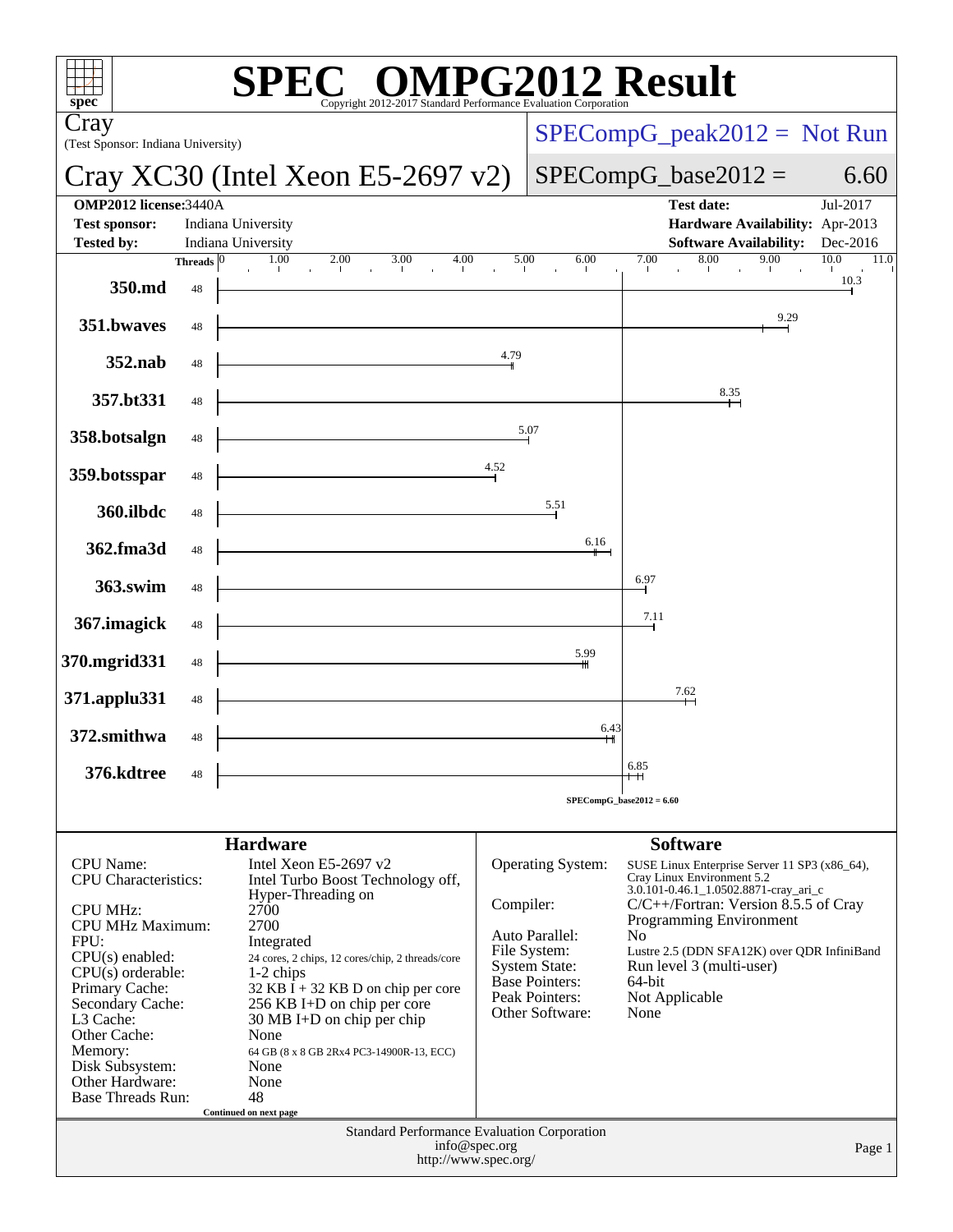

# **[SPEC OMPG2012 Result](http://www.spec.org/auto/omp2012/Docs/result-fields.html#SPECOMPG2012Result)**

Cray

(Test Sponsor: Indiana University)

## Cray XC30 (Intel Xeon E5-2697 v2)

### **[OMP2012 license:](http://www.spec.org/auto/omp2012/Docs/result-fields.html#OMP2012license)**3440A **[Test date:](http://www.spec.org/auto/omp2012/Docs/result-fields.html#Testdate)** Jul-2017

**[Test sponsor:](http://www.spec.org/auto/omp2012/Docs/result-fields.html#Testsponsor)** Indiana University **[Hardware Availability:](http://www.spec.org/auto/omp2012/Docs/result-fields.html#HardwareAvailability)** Apr-2013

 $SPECompG_peak2012 = Not Run$  $SPECompG_peak2012 = Not Run$ 

## $SPECompG_base2012 = 6.60$  $SPECompG_base2012 = 6.60$

**[Tested by:](http://www.spec.org/auto/omp2012/Docs/result-fields.html#Testedby)** Indiana University **[Software Availability:](http://www.spec.org/auto/omp2012/Docs/result-fields.html#SoftwareAvailability)** Dec-2016

[Minimum Peak Threads:](http://www.spec.org/auto/omp2012/Docs/result-fields.html#MinimumPeakThreads) [Maximum Peak Threads:](http://www.spec.org/auto/omp2012/Docs/result-fields.html#MaximumPeakThreads)

|                  | <b>Base</b> |                 |       |                |       |                |       | <b>Peak</b> |                        |              |                                                                                                          |              |                |              |
|------------------|-------------|-----------------|-------|----------------|-------|----------------|-------|-------------|------------------------|--------------|----------------------------------------------------------------------------------------------------------|--------------|----------------|--------------|
| <b>Benchmark</b> |             | Threads Seconds | Ratio | <b>Seconds</b> | Ratio | <b>Seconds</b> | Ratio |             | <b>Threads Seconds</b> | <b>Ratio</b> | <b>Seconds</b>                                                                                           | <b>Ratio</b> | <b>Seconds</b> | <b>Ratio</b> |
| 350.md           | 48          | 448             | 10.3  | 448            | 10.3  | 448            | 10.3  |             |                        |              |                                                                                                          |              |                |              |
| 351.bwayes       | 48          | 487             | 9.30  | 510            | 8.88  | 487            | 9.29  |             |                        |              |                                                                                                          |              |                |              |
| $352$ .nab       | 48          | 813             | 4.78  | 813            | 4.79  | 809            | 4.81  |             |                        |              |                                                                                                          |              |                |              |
| 357.bt331        | 48          | 556             | 8.52  | 568            | 8.35  | 569            | 8.33  |             |                        |              |                                                                                                          |              |                |              |
| 358.botsalgn     | 48          | 858             | 5.07  | 858            | 5.07  | 858            | 5.07  |             |                        |              |                                                                                                          |              |                |              |
| 359.botsspar     | 48          | 1161            | 4.52  | 1161           | 4.52  | 1162           | 4.52  |             |                        |              |                                                                                                          |              |                |              |
| 360.ilbdc        | 48          | 646             | 5.51  | 646            | 5.51  | 646            | 5.51  |             |                        |              |                                                                                                          |              |                |              |
| 362.fma3d        | 48          | 617             | 6.16  | 619            | 6.13  | 593            | 6.41  |             |                        |              |                                                                                                          |              |                |              |
| $363$ .swim      | 48          | 649             | 6.98  | 651            | 6.96  | 650            | 6.97  |             |                        |              |                                                                                                          |              |                |              |
| 367.imagick      | 48          | <u>989</u>      | 7.11  | 990            | 7.10  | 989            | 7.11  |             |                        |              |                                                                                                          |              |                |              |
| 370.mgrid331     | 48          | 742             | 5.95  | 733            | 6.03  | 738            | 5.99  |             |                        |              |                                                                                                          |              |                |              |
| 371.applu331     | 48          | 778             | 7.78  | 795            | 7.62  | 796            | 7.61  |             |                        |              |                                                                                                          |              |                |              |
| 372.smithwa      | 48          | 833             | 6.43  | 831            | 6.45  | 845            | 6.34  |             |                        |              |                                                                                                          |              |                |              |
| 376.kdtree       | 48          | 657             | 6.85  | 650            | 6.92  | 672            | 6.69  |             |                        |              |                                                                                                          |              |                |              |
|                  |             |                 |       |                |       |                |       |             |                        |              | Results appear in the order in which they were run. Bold underlined text indicates a median measurement. |              |                |              |

## **[Platform Notes](http://www.spec.org/auto/omp2012/Docs/result-fields.html#PlatformNotes)**

 Sysinfo program /N/dc2/projects/hpc/lijunj/spec/omp2012-1.1-run/bigred2plus-cray3/Docs/sysinfo Revision 563 of 2016-06-10 (097295389cf6073d8c3b03fa376740a5) running on nid00540 Wed Jul 26 03:01:14 2017

 This section contains SUT (System Under Test) info as seen by some common utilities. To remove or add to this section, see: <http://www.spec.org/omp2012/Docs/config.html#sysinfo>

 From /proc/cpuinfo model name : Intel(R) Xeon(R) CPU E5-2697 v2 @ 2.70GHz 2 "physical id"s (chips) 48 "processors" cores, siblings (Caution: counting these is hw and system dependent. The following excerpts from /proc/cpuinfo might not be reliable. Use with caution.) cpu cores : 12 siblings : 24 physical 0: cores 0 1 2 3 4 5 8 9 10 11 12 13 physical 1: cores 0 1 2 3 4 5 8 9 10 11 12 13 cache size : 30720 KB

Continued on next page

Standard Performance Evaluation Corporation [info@spec.org](mailto:info@spec.org) <http://www.spec.org/>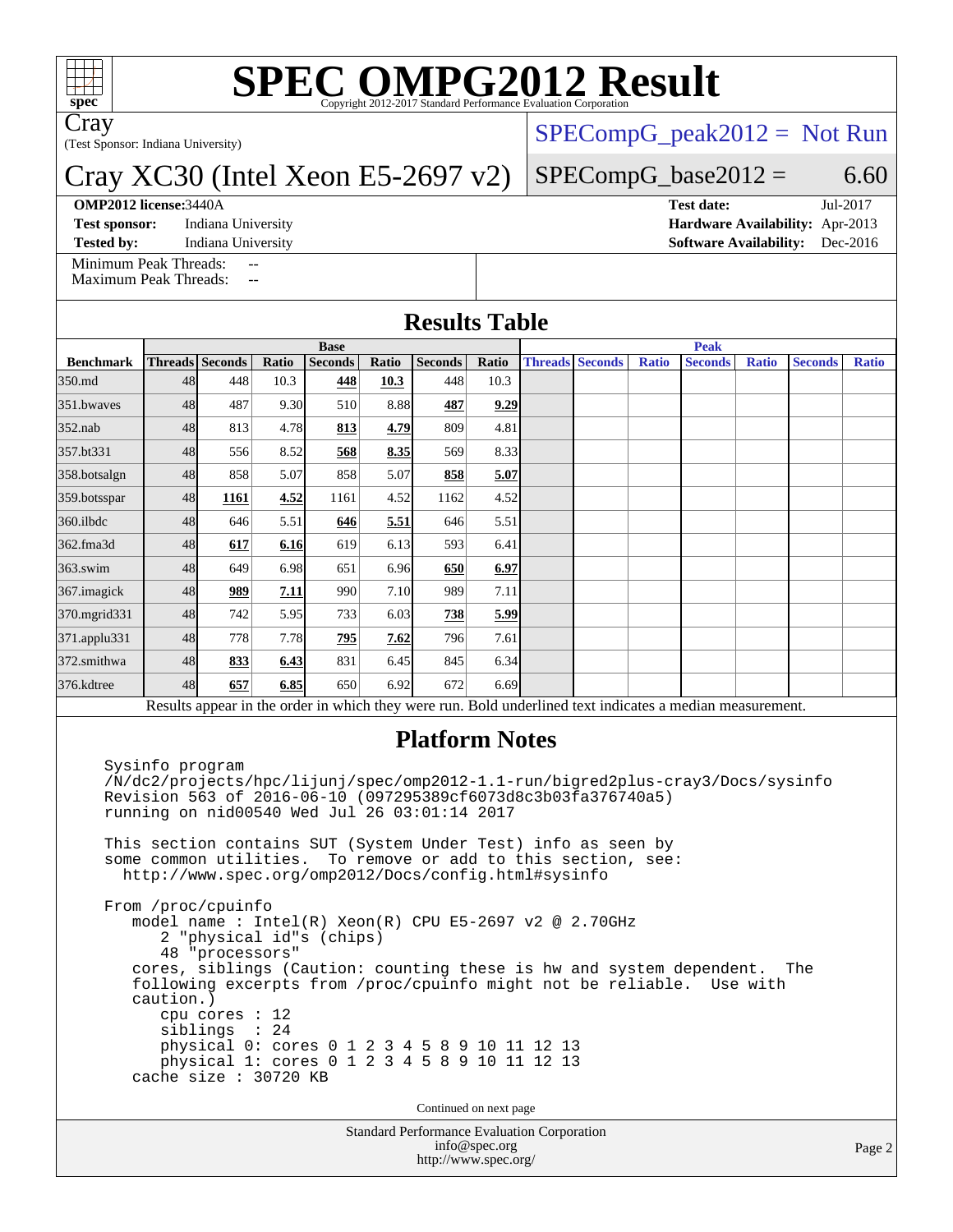

# **[SPEC OMPG2012 Result](http://www.spec.org/auto/omp2012/Docs/result-fields.html#SPECOMPG2012Result)**

(Test Sponsor: Indiana University) Cray

 $SPECompG_peak2012 = Not Run$  $SPECompG_peak2012 = Not Run$ 

Cray XC30 (Intel Xeon E5-2697 v2)

 $SPECompG_base2012 = 6.60$  $SPECompG_base2012 = 6.60$ 

**[Test sponsor:](http://www.spec.org/auto/omp2012/Docs/result-fields.html#Testsponsor)** Indiana University **[Hardware Availability:](http://www.spec.org/auto/omp2012/Docs/result-fields.html#HardwareAvailability)** Apr-2013

**[OMP2012 license:](http://www.spec.org/auto/omp2012/Docs/result-fields.html#OMP2012license)**3440A **[Test date:](http://www.spec.org/auto/omp2012/Docs/result-fields.html#Testdate)** Jul-2017 **[Tested by:](http://www.spec.org/auto/omp2012/Docs/result-fields.html#Testedby)** Indiana University **[Software Availability:](http://www.spec.org/auto/omp2012/Docs/result-fields.html#SoftwareAvailability)** Dec-2016

### **[Platform Notes \(Continued\)](http://www.spec.org/auto/omp2012/Docs/result-fields.html#PlatformNotes)**

From /proc/meminfo<br>MemTotal: 66072376 kB HugePages\_Total: 0<br>Hugepagesize: 2048 kB Hugepagesize: /usr/bin/lsb\_release -d SUSE Linux Enterprise Server 11 (x86\_64) From /etc/\*release\* /etc/\*version\* SuSE-release: SUSE Linux Enterprise Server 11 (x86\_64) VERSION = 11 PATCHLEVEL = 3 uname -a: Linux nid00540 3.0.101-0.46.1\_1.0502.8871-cray\_ari\_c #1 SMP Mon Jun 26 15:18:40 UTC 2017 x86\_64 x86\_64 x86\_64 GNU/Linux SPEC is set to: /N/dc2/projects/hpc/lijunj/spec/omp2012-1.1-run/bigred2plus-cray3 Filesystem Type Size Used Avail Use% Mounted on 10.10.0.171@o2ib:10.10.0.172@o2ib:/dc2 lustre 5.3P 4.9P 323T 94% /N/dc2 Cannot run dmidecode; consider saying 'chmod +s /usr/sbin/dmidecode' (End of data from sysinfo program)

### **[General Notes](http://www.spec.org/auto/omp2012/Docs/result-fields.html#GeneralNotes)**

```
Environment Variables:
ENV_OMP_THREAD_STACK_SIZE=1073741824
ulimit -s unlimited
```
# **[Base Compiler Invocation](http://www.spec.org/auto/omp2012/Docs/result-fields.html#BaseCompilerInvocation)**

[C benchmarks](http://www.spec.org/auto/omp2012/Docs/result-fields.html#Cbenchmarks): [cc](http://www.spec.org/omp2012/results/res2017q3/omp2012-20170728-00110.flags.html#user_CCbase_craycc)

[C++ benchmarks:](http://www.spec.org/auto/omp2012/Docs/result-fields.html#CXXbenchmarks) [CC](http://www.spec.org/omp2012/results/res2017q3/omp2012-20170728-00110.flags.html#user_CXXbase_crayCC)

[Fortran benchmarks](http://www.spec.org/auto/omp2012/Docs/result-fields.html#Fortranbenchmarks): [ftn](http://www.spec.org/omp2012/results/res2017q3/omp2012-20170728-00110.flags.html#user_FCbase_crayftn)

> Standard Performance Evaluation Corporation [info@spec.org](mailto:info@spec.org) <http://www.spec.org/>